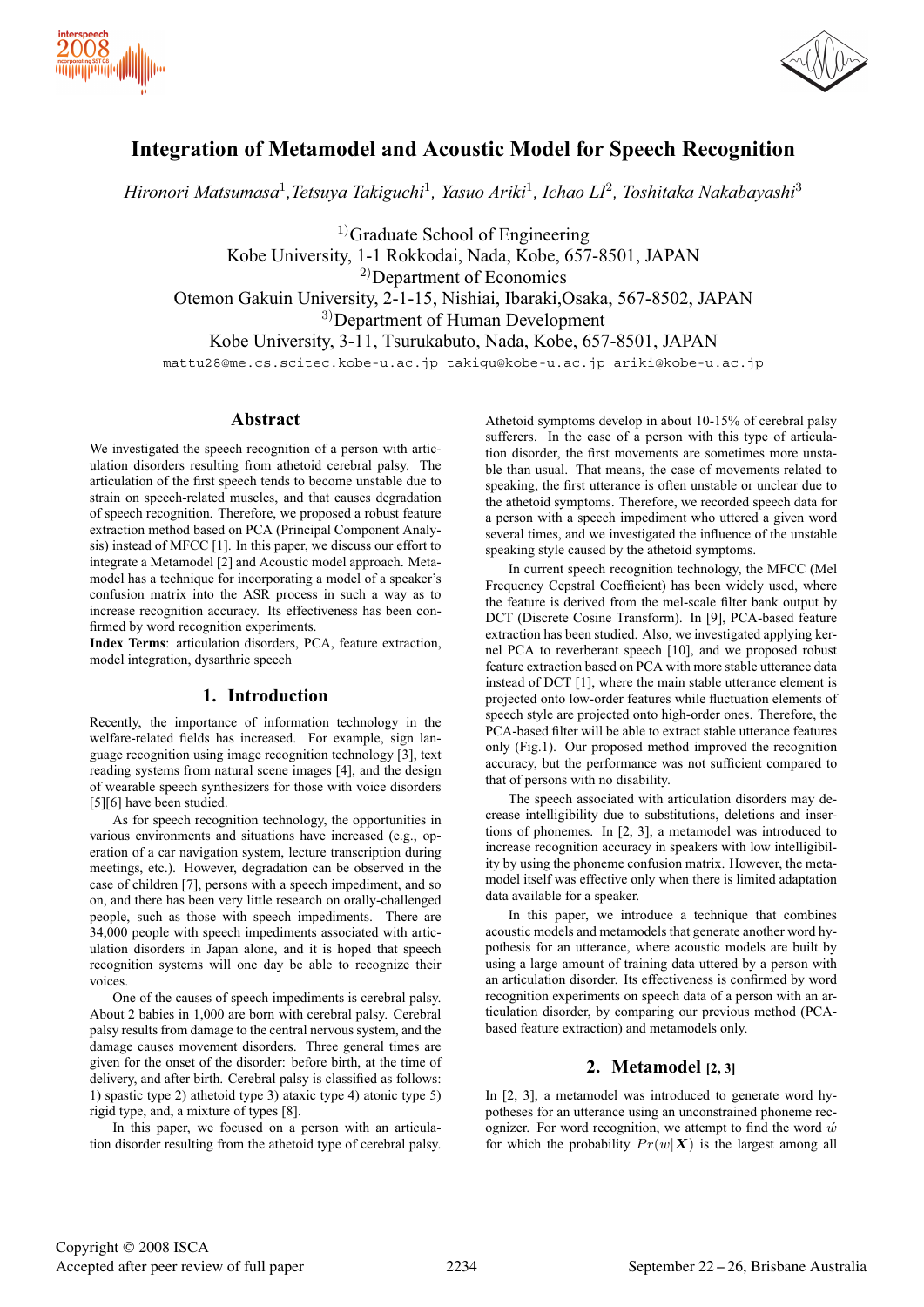

Figure 1: Corrective strategy for articulation disorders



Figure 2: Architecture of a phoneme metamodel (discrete HMM)

words  $w \in \mathcal{W}$ . Here X is the acoustic signal input. Since the phoneme sequences form a proper subset  $p \in P$ , we may rewrite  $Pr(w|\boldsymbol{X})$  as

$$
Pr(w|\boldsymbol{X}) = \sum_{p \in \mathcal{P}} Pr(w|p) Pr(p|\boldsymbol{X}).
$$
 (1)

Instead of choosing this subset of  $P$ , we may choose the sequence  $p^*$  obtained from a phoneme classification task:

$$
p^* = \underset{p \in \mathcal{P}}{\arg \max} Pr(p|\mathbf{X}). \tag{2}
$$

Thus, a different approximation of  $Pr(w|\textbf{X})$  gives

$$
Pr(w|\mathbf{X}) \simeq Pr(w|\mathbf{p}^*) Pr(\mathbf{p}^*|\mathbf{X}). \tag{3}
$$

The knowledge of  $p^*$  from a phoneme-recognition experiment may be used to obtain an alternative decoding of the utterance by finding the word sequence that maximizes each side:

$$
\acute{w} = \underset{w \in \mathcal{W}}{\arg \max} Pr(w|\boldsymbol{p}^*). \tag{4}
$$

In [2, 3], a discrete HMM is used for a phoneme metamodel, as shown in Fig.2. Each state of a metamodel has a discrete probability distribution over the symbols for the set of phonemes. The central state  $B$  of a metamodel for a certain phoneme model takes account of correct decodings or substitutions. States A and C model (possibly multiple) insertions before and after the phoneme. The metamodels are trained in the same manner as acoustic HMMs using embedded Baum-Welch re-estimation.

### **3. Proposed method**

### **3.1. Feature extraction using PCA**

We proposed robust feature extraction using PCA with the more stable utterance data instead of DCT (Fig. 3), where PCA is



Figure 3: Feature extraction using PCA

applied to the mel-scale filter bank output [1]. We computed the filter (eigenvector matrix) using the more stable utterance. Then we applied the filtering operation to the first utterance (unstably articulated utterance) in the log-spectral domain. Given the frame of short-time analysis n and frequency  $\omega$ , we represent the first utterance  $X_n(\omega)$  as the multiplication of the stable speech  $S_n(\omega)$  and the fluctuation element of speaking style  $H(\omega)$  in the linear-spectral domain:

$$
X_n(\omega) = S_n(\omega) \cdot H(\omega). \tag{5}
$$

The multiplication can be converted to addition in the logspectral domain as follows:

$$
\log X_n(\omega) = \log S_n(\omega) + \log H(\omega). \tag{6}
$$

Next, we use the following filtering based on PCA in order to extract the feature of stable speech only,

$$
\hat{S} = V^t X_{log}. \tag{7}
$$

For the filter (eigenvector matrix),  $V$  is derived by the eigenvalue decomposition of the centered covariance matrix of a stable speech data set, in which the filter consists of the eigenvectors corresponding to the L dominant eigenvalues.

#### **3.2. Integration of metamodel and acoustic model**

The articulation of speech uttered by persons with speech disorders tends to become unstable due to strain on their speechrelated muscles. Therefore, the fluctuation of speaking style may invoke phone fluctuations such as substitutions, deletions and insertions. Metamodels are used for speaker adaptation of a person with articulation disorders in [2]. In this paper, we integrate metamodels and acoustic models for suppressing fluctuation. Figure 4 shows a schematic of the recognition system. The metamodel-acoustic integration enables fluctuation suppression not only in feature extraction but also in recognition. The integration in recognition is represented as follows:

$$
L_{Acc+Meta}^{\acute{w}_{N-best}} = (1 - \alpha) \cdot L_{Acc}^{\acute{w}_{N-best}} + \alpha \cdot L_{Meta}^{\acute{w}_{N-best}} = (1 - \alpha) \cdot Pr(\mathbf{A}|\acute{w}_{N-best}) + \alpha \cdot Pr(\mathbf{p}^*|\acute{w}_{N-best})
$$
\n(8)

Here  $L_{A_{CO}}$  and  $L_{Meta}$  represent acoustic likelihood and metamodel likelihood, respectively, and  $\alpha$  is weight. As shown in Fig. 5, we perform metamodel recognition for only N-best words  $\hat{w}_{N-best}$  obtained by word recognition. Then, we integrate the likelihoods according to (8).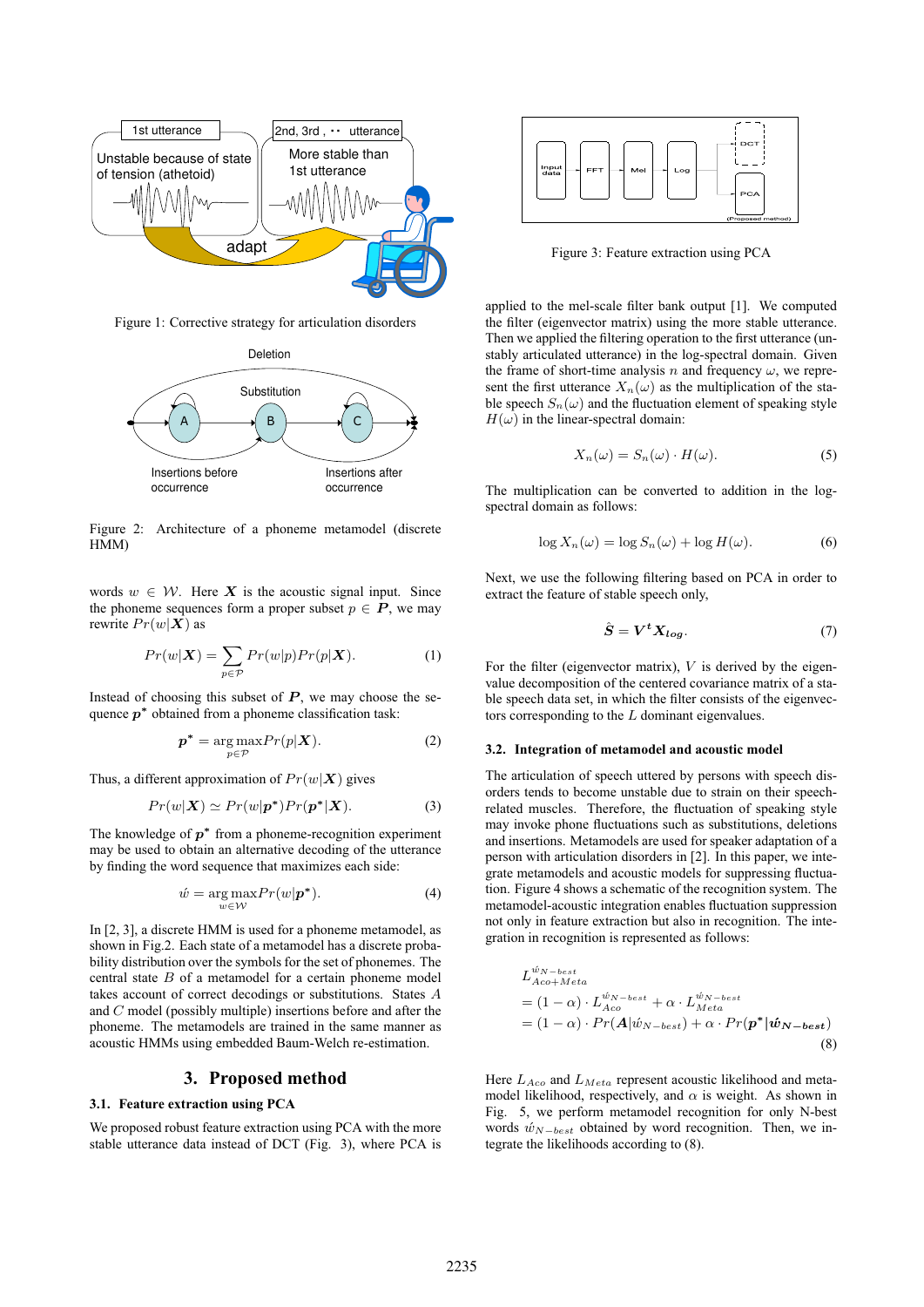

Figure 4: Integration of Metamodel and Acoustic model



Figure 5: Example of integrated recognition

# **4. Recognition experiment**

### **4.1. Experimental conditions**

The new model integration method was evaluated on word recognition tasks for one person with an articulation disorder. We recorded 210 words included in the ATR Japanese speech database repeating each word five times (Fig. 6). The utterance signal was sampled at 16 kHz and windowed with a 25-msec Hamming window every 10 msec. Then we clipped each utterance by hand. When we recognize the 1st utterance, the 2nd-5th utterances are used for training. We iterated this process for each utterance. Figure 7 shows an example of a spectrogram spoken by a person with an articulation disorder. Figure 8 shows a spectrogram spoken by a physically unimpaired person doing the same task. We used HTK [11] for all the experiments.

### **4.2. Recognition using only acoustic models for articulation disorder**

It was difficult to recognize utterance using an acoustic model trained by utterance of a physically unimpaired person. Therefore, we trained the acoustic model using the utterance of a person with an articulation disorder. The acoustic model consists of a HMM set with 54 context-independent phonemes with 24



Figure 6: Example of recorded speech data



Figure 7: Example of a spectrogram spoken by a person with an articulation disorder //akegata



Figure 8: Example of a spectrogram spoken by a physically unimpaired person //akegata

dimensional MFCC features (12-order MFCCs and their delta) and 6 mixture components for each state. Each HMM has three states and three self-loops.

Table 1: Recognition rates for each utterance (articulation disorder)

| $-1$ | rd | ـ1، 1    |  |
|------|----|----------|--|
|      | Ω1 | 0<br>Q 1 |  |

In a person with an articulation disorder, the recognition rate of the 1st utterance is 77.1%. As shown in Table 1, it is lower than the others. The first utterance is the first intentional movement. It is conjectured that he experiences a more strained state during the first utterance compared to subsequent utterances. So, athetoid symptoms occur and articulation becomes difficult. It is believed that this difficulty causes fluctuations in speaking style and degradation of the recognition rates.

#### **4.3. Results using PCA-based feature extraction**

For the feature extraction, PCA was applied to 24 mel-scale filter bank output, and then the delta coefficients were also computed. We experimented on the number of principal components, using 11, 13, 15, 17, and 19 dimensions. Figure 9 shows the recognition rates for the 1st utterance. As can be seen from Fig. 9, the use of PCA instead of DCT improves the recognition rates for the 1st utterance from 79.1% to 85.2% (13-order